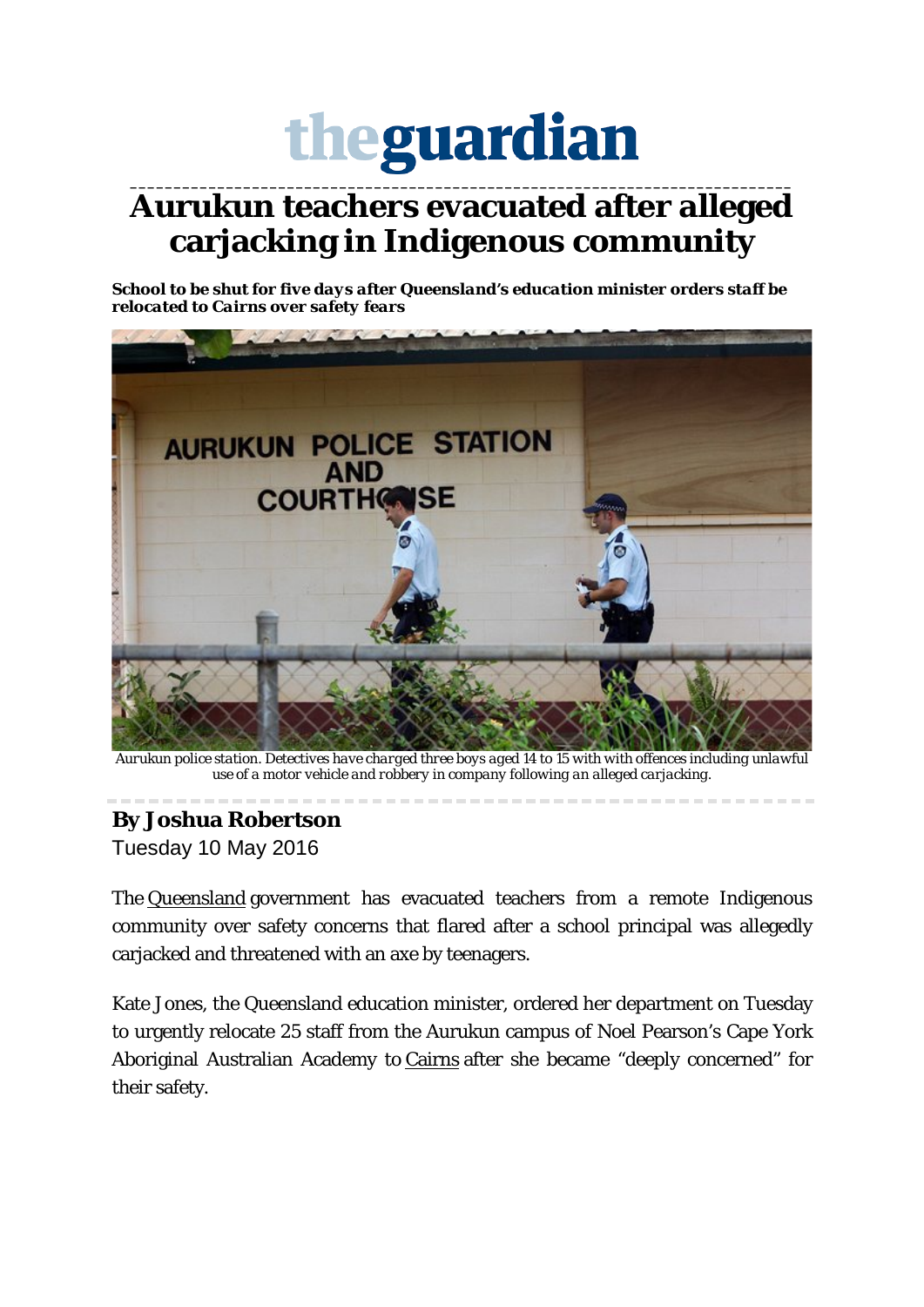The school will be shut for at least five days as the teachers and Queensland education union officials negotiate with the department over their calls for improved safety conditions.

They include 24-hour security until upgraded housing for teachers can be built and more pay to compensate for the "risk to personal safety".

Jones said the "safety and wellbeing of our staff has to be our number one priority".

The principal was allegedly confronted around 1.20am on Sunday by three boys aged 14 to 15, who threatened him with an axe and stole his car. He was not physically harmed. Detectives charged the boys with offences including unlawful use of a motor vehicle and robbery in company.

Cape York police inspector Paul James said this followed a string of property crimes allegedly committed by the boys over the last week.

James said no teachers were targeted by those offences and there was no link t[oprevious unrest in the town](http://www.theguardian.com/australia-news/2015/nov/30/aurukun-residents-fear-going-home-after-family-feud-spills-over-into-violence) involving cross-family conflict that boiled over into an [alleged murder](http://www.theguardian.com/australia-news/2015/nov/24/queensland-town-aurukun-tense-violence-murder-charge) and violent street clashes last year.

Five more police were sent to Aurukun after teachers raised concerns in a meeting on Monday, in which they called on the union to lobby the government to arrange their temporary relocation and begin building new, more secure accommodation by the end of the year.

The school staff called for the department to "increase incentives for teachers, principals and case managers, and all non-teaching staff who work in Aurukun".

"This is to consider the fact that is it not just remote but at times there is a risk to personal safety and that the above mentioned employees be remunerated for this," the motion said.

They called for the union to lobby for a "schedule for the development of a teacher community safe precinct to commence construction by the end of 2016 and for current staff to have the chance to give input into the design of this due to the rare nature of the living conditions in Aurukun".

In the meantime, the "security of current housing needs to be increased", they said.